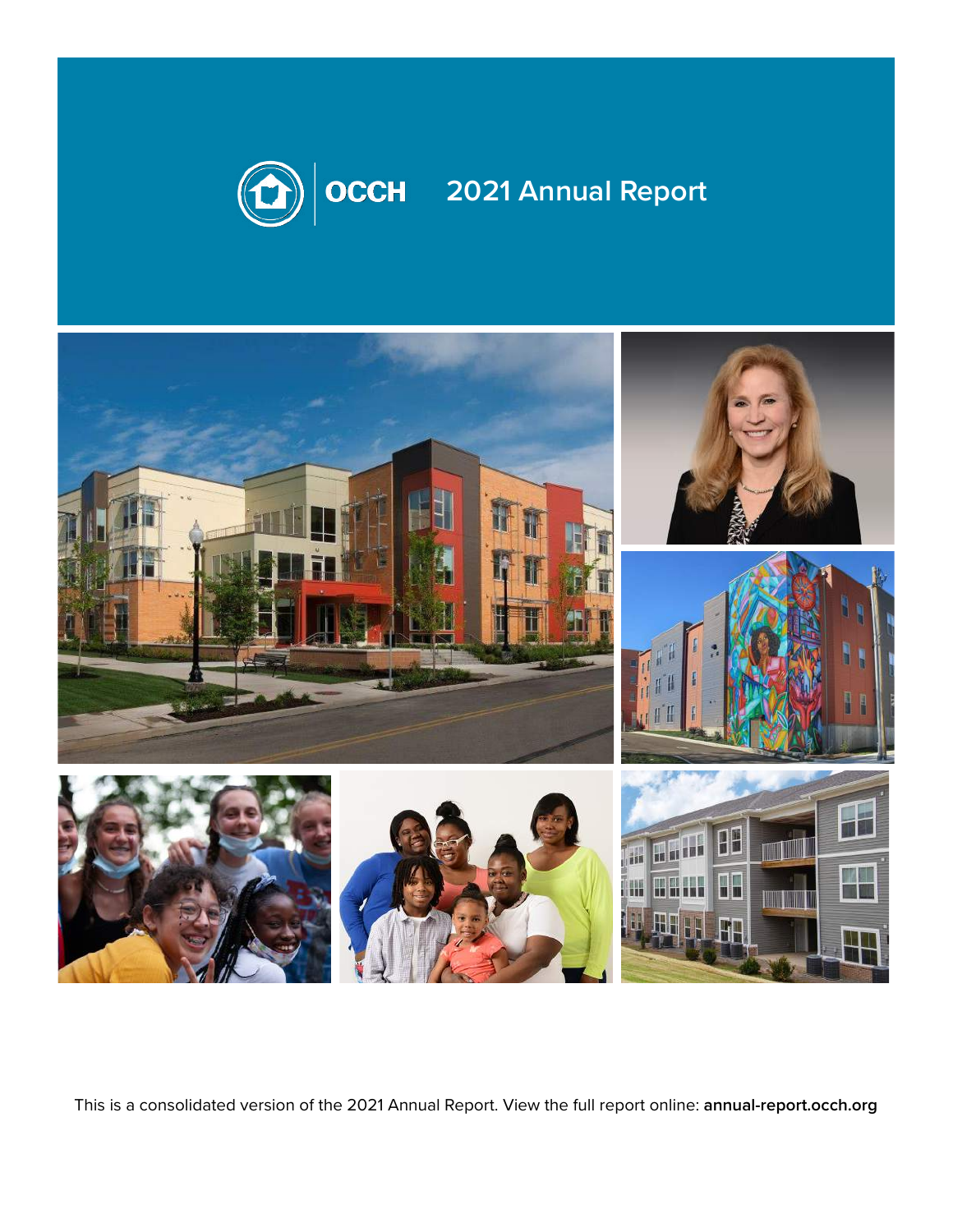### **MOVING HOUSING FORWARD**

2021 saw success for OCCH and our many partners with the closing of a \$312M multi-investor fund, coupled with \$66M raised from corporate partners through proprietary funds. These dollars allowed OCCH to continue to expand much needed affordable housing throughout Ohio, Kentucky, West Virginia, and Tennessee. As a trusted partner of choice, OCCH and its affiliates deliver innovative thinking, flexible solutions, and reliable experience to our partners in raising equity and providing debt financing options.

Our lending affiliate, Ohio Capital Finance Corporation (OCFC) closed more than \$80M in loans in 2021, providing funds to preserve, expand, and create positive and significant community development opportunities in disinvested and underserved neighborhoods. Ohio Capital Impact Corporation (OCIC), our philanthropic affiliate, provided funding to partners that supported strategies to enable residents to enhance educational and economic opportunities, and contribute creatively to the enrichment and revitalization of their communities. CPO Management, our property management affiliate, continues to go beyond traditional property management by providing innovative resident programs to promote long-term goals and self-sufficiency of residents.

Our vision of creating a world where stable, affordable housing is available to all drives us to advocate for Federal and State policies that move housing forward, eliminate injustices, and create win-win partnerships to meet future challenges.

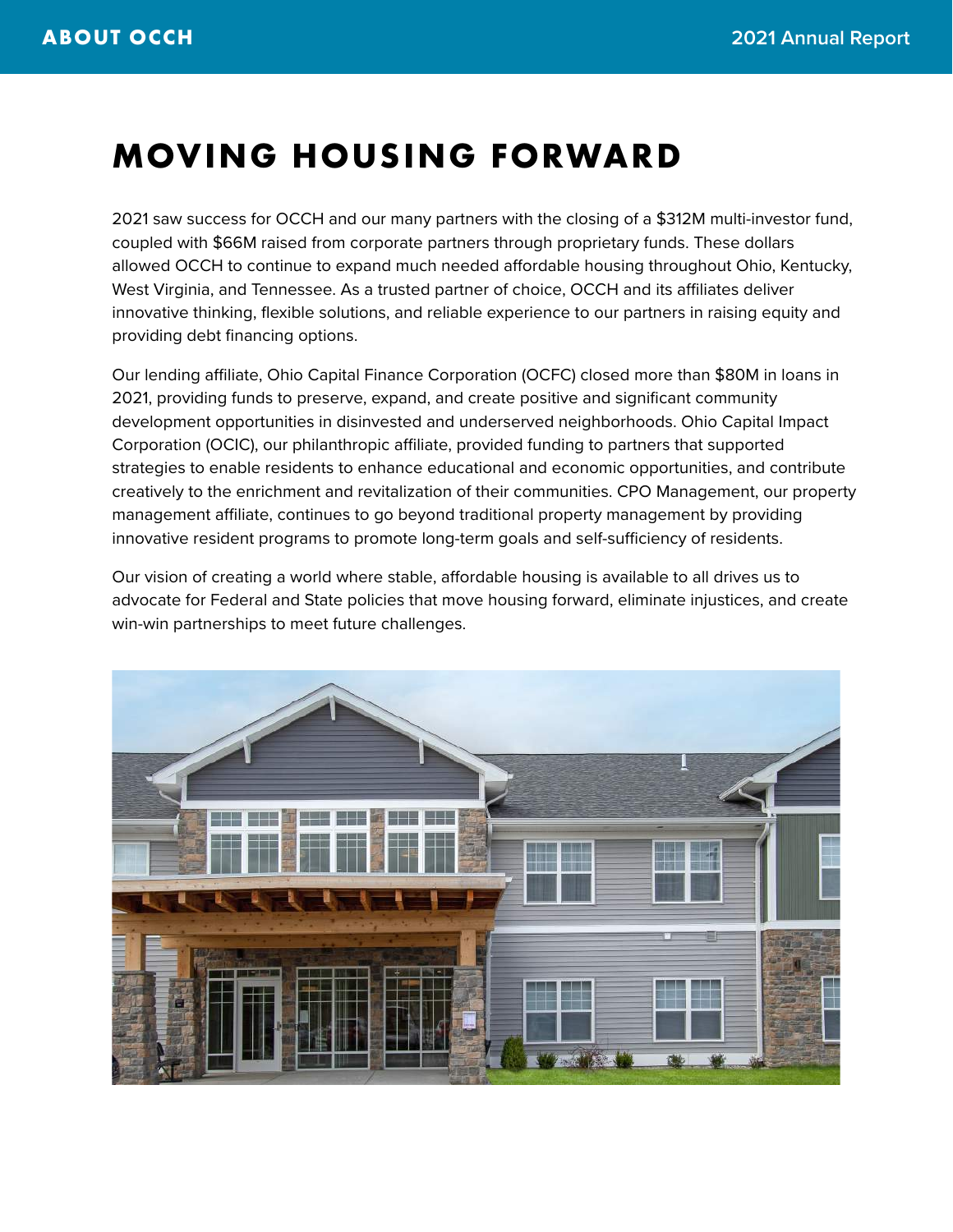### **A LETTER FROM THE PRESIDENT AND CEO**

#### **Looking Back**

When I joined OCCH as President and CEO in January 2021, I joined an organization that was financially strong, well-capitalized, and respected as an industry leader with a mission-driven culture. I joined an organization that collaboratively expands the preservation and creation of much-needed affordable housing while also providing opportunities for families, seniors, and individuals to thrive in their homes and communities.

This past year has shown me how a team of independent strategists working together to support each other, our mission, and our partners can transform us: innovating for better outcomes for our partners and communities, leveraging our knowledge and strength to drive deeper impact throughout our footprint. I am reminded of Mahatma Gandhi's words, "A small body of determined spirits fired by an unquenchable faith in their mission can alter the course of history." OCCH is proud to work together with all our partners who strive to make a difference, push the limits of what is possible, create change, and impact lives.

Although the nation and our industry are still operating within the challenges and unsettling times created by the COVID 19 pandemic, OCCH performed strongly in 2021. As a financial intermediary that leverages private capital through investment partners, OCCH has raised and deployed over \$5.3 billion in equity since inception, resulting in more than 55,000 units of affordable housing. We provide capacity and expertise as a trusted partner in affordable housing equity and debt financing options, deliver products and services necessary for our development partners to be successful, and address the needs of our residents through supportive services.

OCCH could not succeed without the hard work and expertise of our partners who help make a difference in people's lives and promote self-sufficiency and self-esteem. We are grateful to our investors, developers, property managers, public sector partners and the OCCH staff and Board who together create and expand economic, financial, and social opportunities for residents while revitalizing communities.

#### **In 2021, OCCH:**

- Raised \$378M in investor capital.
- Invested \$315M into 40 projects.

• Ohio Capital Finance Corporation (OCFC) closed more than \$80M in loans, received \$625,000 in Financial Assistance from the CDFI Fund to expand its lending platform, and forged a new partnership with CareSource to bridge the digital divide with our residents.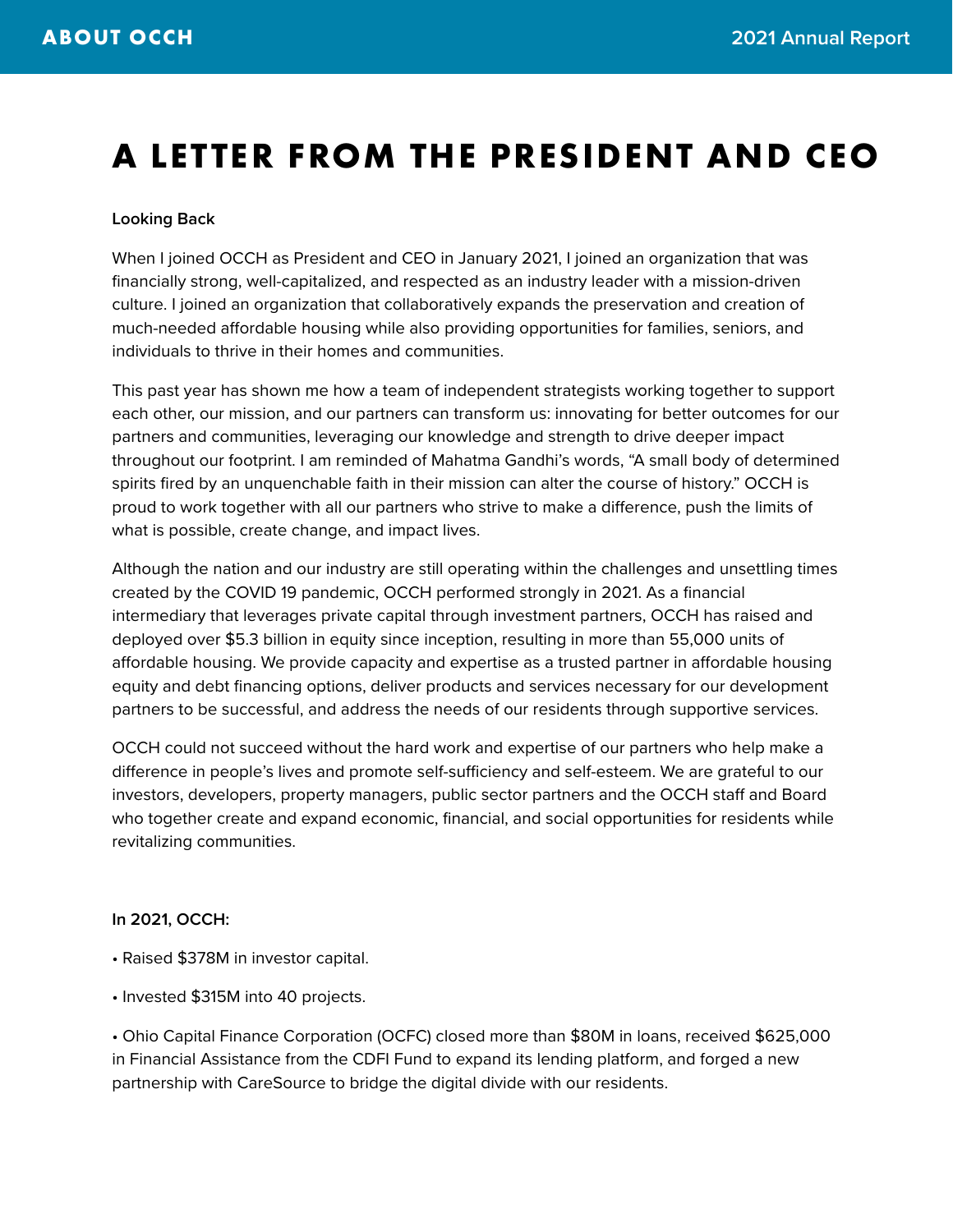• With philanthropic support from investors, as well as OCCH dollars, we granted more than \$1.8 M to partners for resident workforce trainings, summer camps, wellness programs, and computer and internet access.

• Created a dedicated team committed to cultivating diversity, equity and inclusion (DEI) in our workplace and partnerships as we stand in solidarity with our employees and communities to address and eliminate injustices.

• Rebranded our training platform with the creation of the Affordable Housing Training Academy, expanding and delivering e-learning content to the industry and OCCH partners.

• Continued to deploy capital and resources, particularly in underserved communities, to address resident needs identified during COVID 19.

#### **Moving Forward**

We are continually inspired by the dedication and loyalty of our nonprofit and for-profit developer partners, CRA and economic investors, public housing authorities, and local and state governments who work with us to create economic opportunities and impact those most in need.

We are driven by our mission to advocate for Federal and State policies that move housing forward while eliminating inequities. Our commitment to the neighborhoods and communities we serve is tangible, with many OCCH staff participating on local and national industry boards, volunteering in the community, and serving on focus groups that support community development.

Thank you to the OCCH Board of Directors, the OCCH staff, our partners, and all those individuals and organizations that continue to support our work. We look forward to expanding our opportunities together in the future.

Best, **Catherine Cawthon** President and CEO

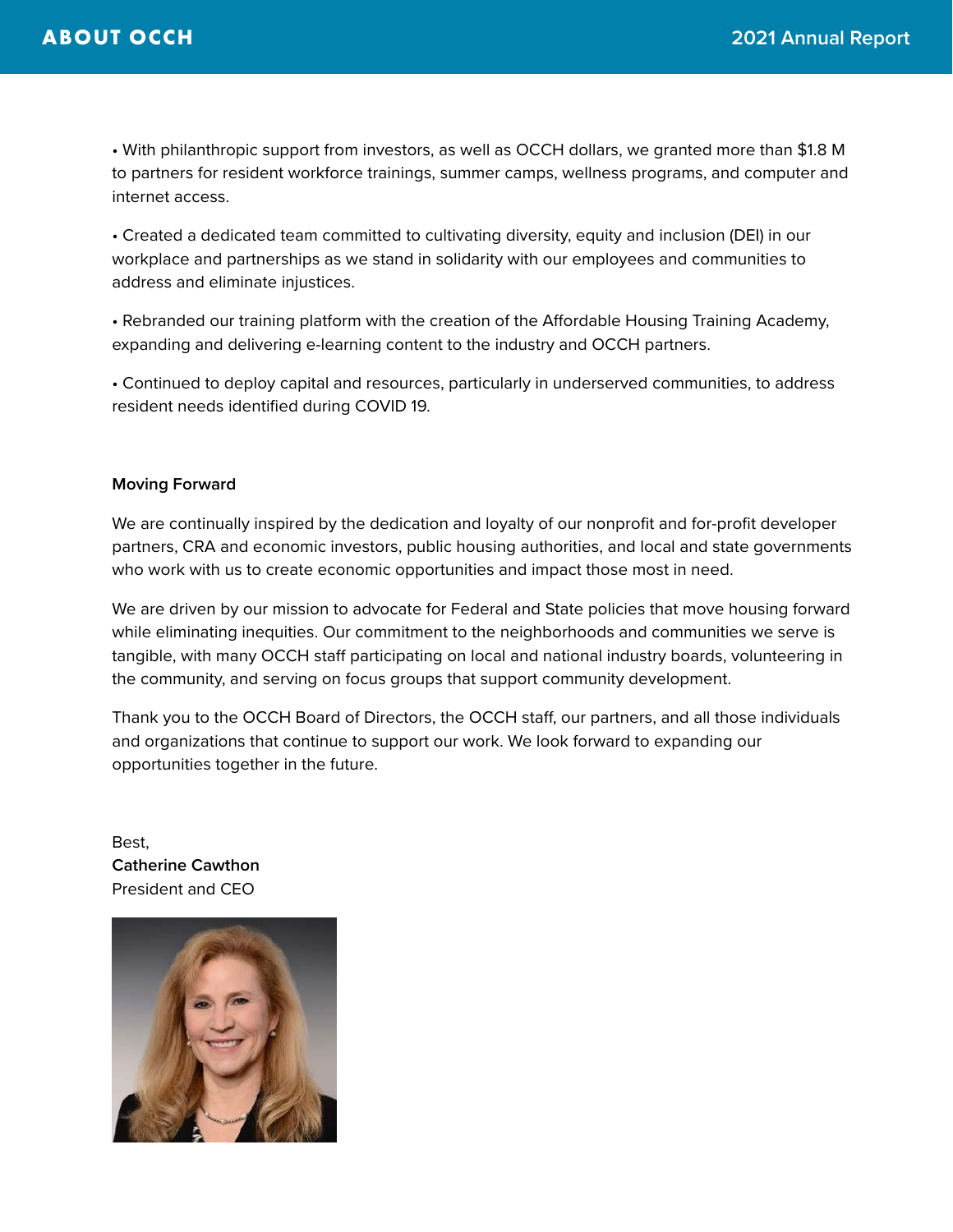### **BOARD OF DIRECTORS**

OCCH is governed by a passionate team of respected, diverse community leaders dedicated to advancing affordable housing through healthy, vibrant communities with strong supportive services. As community leaders in housing, finance, business, and real estate, our Board supports and advocates the OCCH mission while providing visionary direction and oversight.





**Jeanne M. Golliher, Secretary** Grady P. Appleton Jeanne M. Golliher, Dennis S. Guest





**Hal Keller**



**John Lee**



**Treasurer**



**Thomas T. Loos, Richard McQuady**



**Angela M. Mingo, Chair**



**Jeanne Schroer**



**Susan E. Weaver, Vice-Chair**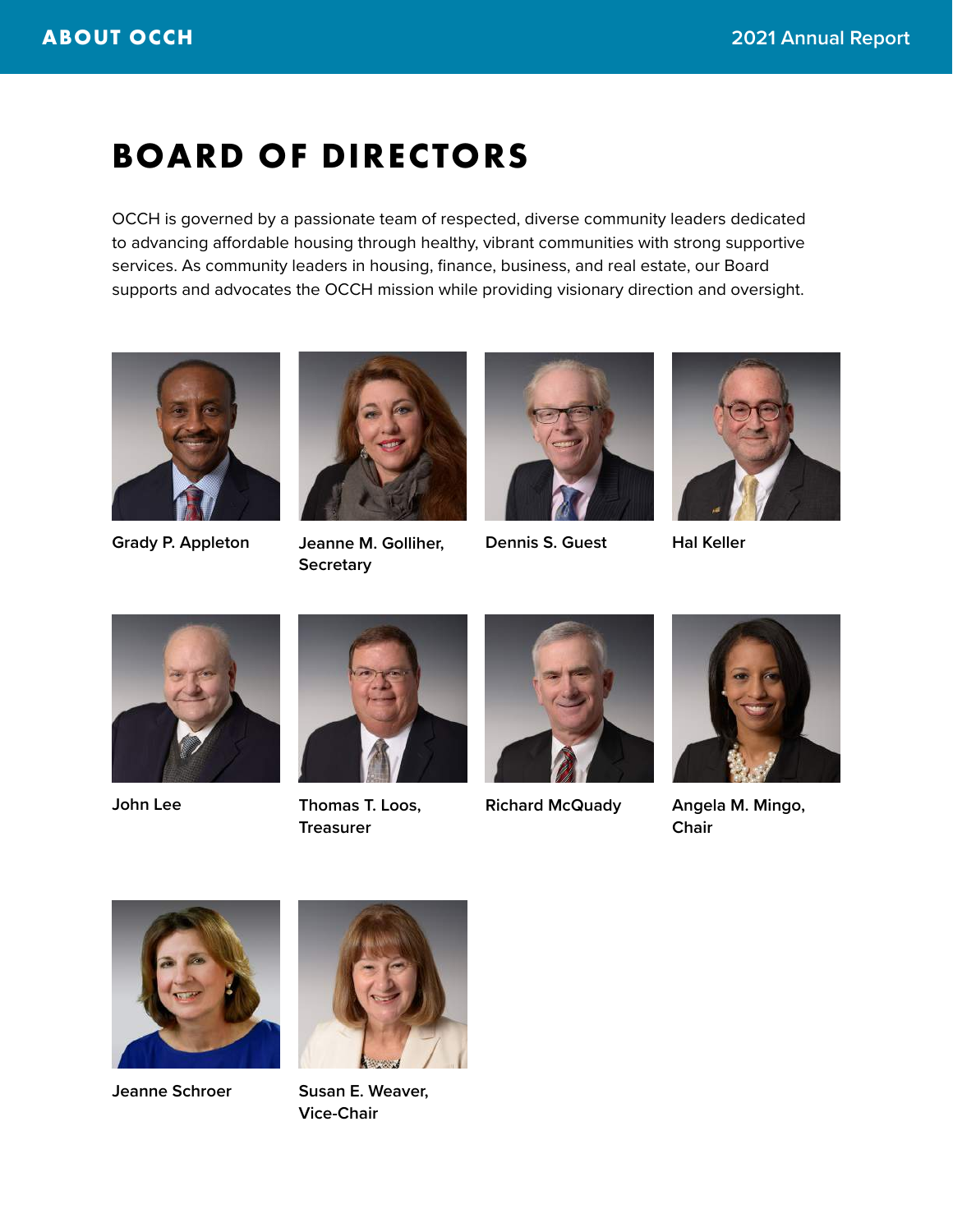### **OCCH FINANCIALS**

#### **STATEMENT OF FINANCIAL POSITION**

| <b>ASSETS</b>                                                    | 2021          | 2020          |
|------------------------------------------------------------------|---------------|---------------|
| Unrestricted Cash                                                | 40.192.132    | 45.084.704    |
| <b>Restricted Cash</b>                                           | 26,319,312    | 27,328,653    |
| Accounts Receivable (net of allowance)                           | 12,816,481    | 3,759,709     |
| Office Furniture and Equipment (net of accumulated depreciation) | 57.150        | 99,199        |
| <b>Other Assets</b>                                              | 1,637,946     | 1,100,121     |
| Investment in Operating Entities                                 | 71,609.241    | 68.312.098    |
| Total                                                            | \$152,632,262 | \$145,684,484 |

#### **LIABILITIES AND NET ASSETS**

| <b>Accounts Payable</b>                  | 1,780,436     | 1,153,551     |
|------------------------------------------|---------------|---------------|
| Other Accrued Expenses and Liabilities   | 5,107,467     | 4,399,874     |
| Deferred Income                          | 15,427,876    | 15,217,773    |
| <b>Project Partnership Cash Reserves</b> | 1,152,162     | 1,833,978     |
| Mortgage and Other Notes Payable         | 16,299        | 18,599        |
| <b>Grants Payable</b>                    | ٠             | 38,322        |
|                                          | \$23,484,240  | \$22,662,097  |
| <b>NET ASSETS</b>                        | \$129,148,022 | \$123,022,387 |
| Total                                    | \$152,632,262 | \$145,684,484 |

#### **STATEMENT OF ACTIVITIES**

| <b>REVENUES</b>                        | 2021         | 2020         |
|----------------------------------------|--------------|--------------|
| <b>Acquisition and Consulting Fees</b> | 22,447,571   | 23,081,055   |
| Other                                  | 5,031,428    | 4,718,323    |
| <b>Total</b>                           | \$27,478,999 | \$27,799,378 |

#### **EXPENSES**

| \$21,372,209 | \$14,113,130   |
|--------------|----------------|
|              |                |
| (2,991,748)  | (11, 483, 972) |
| 3,167,314    | 3,334,533      |
| 21,196,643   | 22,262,569     |
|              |                |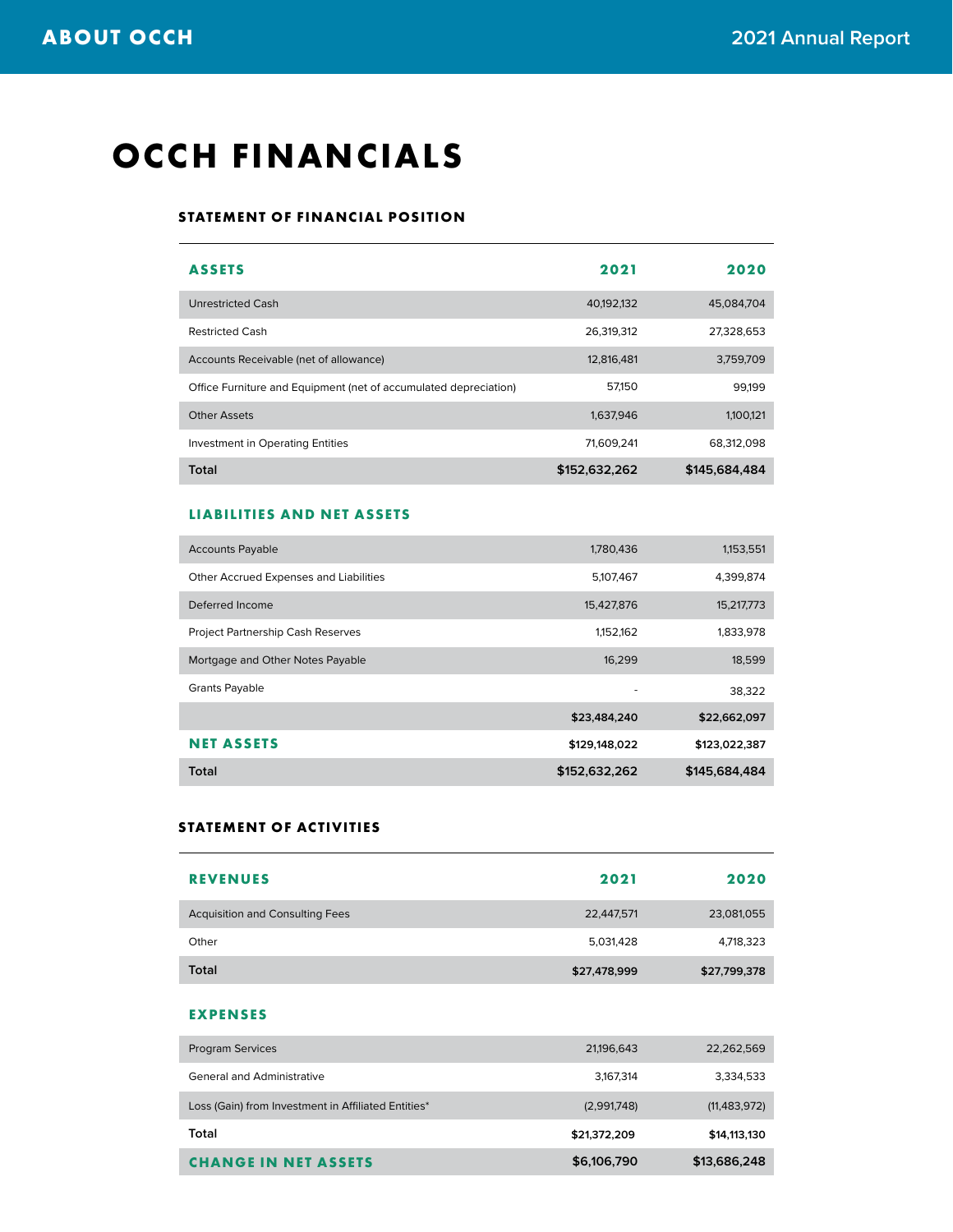### **IMPACT FOR GENERATIONS**

Between the Ohio Equity Fund 31 and our proprietary funds with Huntington CDC and Fifth Third CDC, OCCH raised \$378M in equity in 2021 in support of our mission to cause the creation or rehabilitation of affordable housing across our footprint. We appreciate the tremendous level of trust our investor and development partners demonstrate in our organization. We are grateful for our many key investment partners who have made investments with OCCH for over three decades, providing housing opportunities for future generations. We thank all our partners for their commitment to the creation of vibrant, sustainable housing that transforms communities and changes people's lives.

# **\$5.3 Billion**

# **55,000**

Equity Investment **Equity** Investment **Affordable Housing Units** 

# **935**

Affordable Housing Projects

**Zero** Foreclosures

# **INVESTING IN THE FUTURE**

OCCH leverages our investor's capital into affordable housing development, providing stability to vulnerable and underserved populations to build on a future for a better tomorrow. In 2021, OCCH invested \$315 million into 40 projects, some of which included Rental Assistance Demonstration for public housing projects, historic preservation developments, permanent supportive housing for veterans and homeless individuals and new housing for working families. The capital we have deployed through our partners has made a real difference to families and individuals throughout our portfolio and continues to revitalize communities and create healthy neighborhoods that empower residents now and into the future.

**40**

# **\$378 Million**

Equity Raised in 2021

**\$315 Million**

Projects Closed **Investments** Made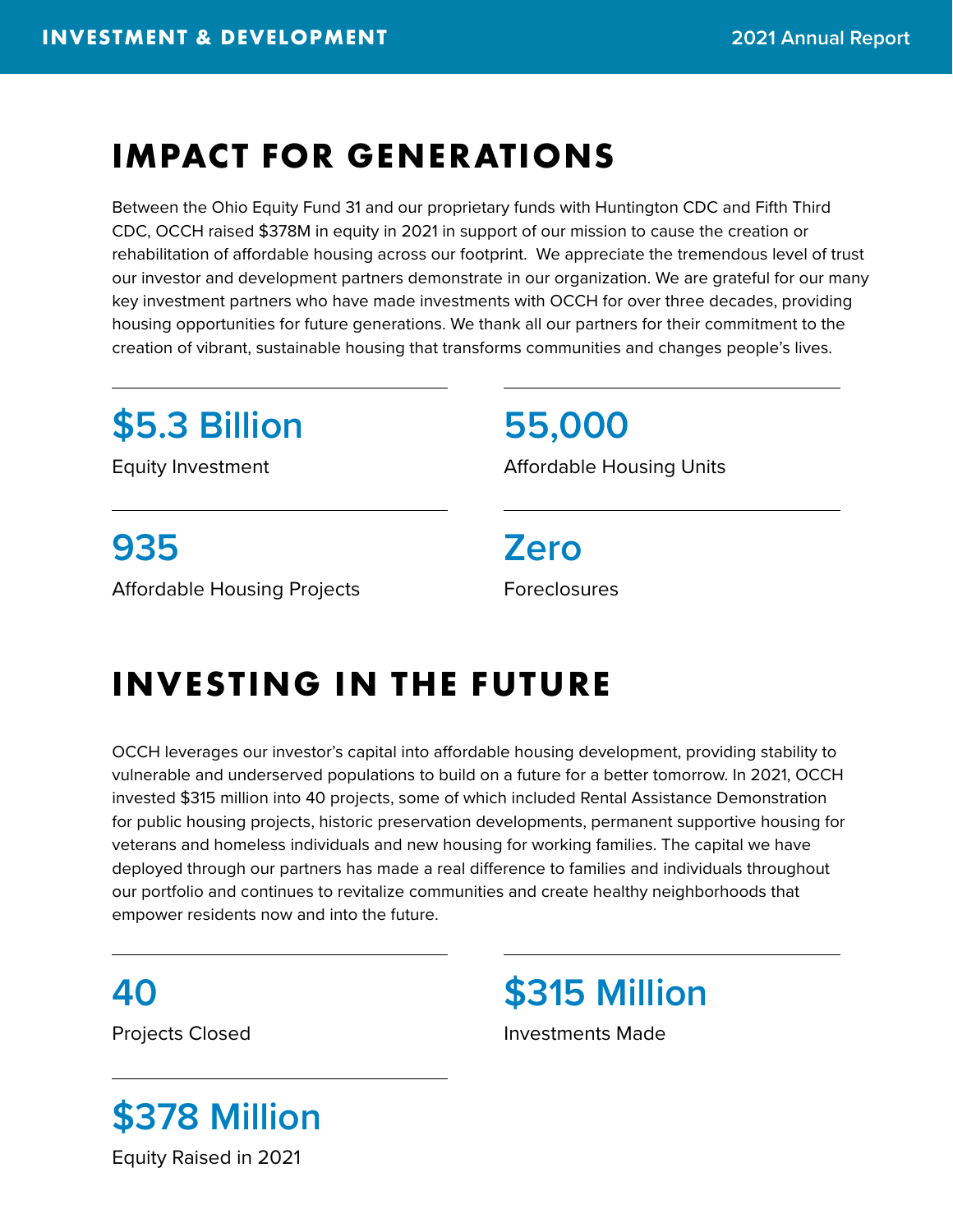☆

### **INVESTMENT PARTNERSHIPS**

We believe in the power of relationships and doing things the right way to create deeper collaborations and true partnerships that make a difference in our work and impact together.

We are grateful to the Ohio Equity Fund 31 Investors, including the Impact Investors who commit a percentage of their equity investment to the Ohio Capital Impact Corporation (OCIC). OCIC administers all philanthropic activities that benefit our residents and neighborhoods.

### **2021 OHIO EQUITY FUND 31 INVESTORS**

#### **INVESTORS**

Heritage Bank ☆ Huntington Community Development Corporation  $\hat{x}$ JPMorgan Capital Corporation Key Community Development Corporation LCNB National Bank Park National Bank People's Exchange Bank Premier Bank (First Fed & Home Savings) **Republic Bank ☆** RiverHills Bank The Union Bank Co. Truist Unified Bank United Bank US Bank Community Development Corporation Waterford Bank, NA Belmont Savings Central Bank and Trust CF Bank ☆ Citizens Union Bank City National Bank Civista Bank Fannie Mae Farmers and Merchants State Bank Farmers National Bank of Canfield Farmers National Bank of Danville Field and Main\* Fifth Third Community Development Corporation  $\hat{x}$ First Commonwealth ☆ First Federal Community Bank First Financial Bank First Merchants Bank First National Bank of Pandora **Total \$312,000,000**

> \*New OCCH Investor ☆ Impact Investors

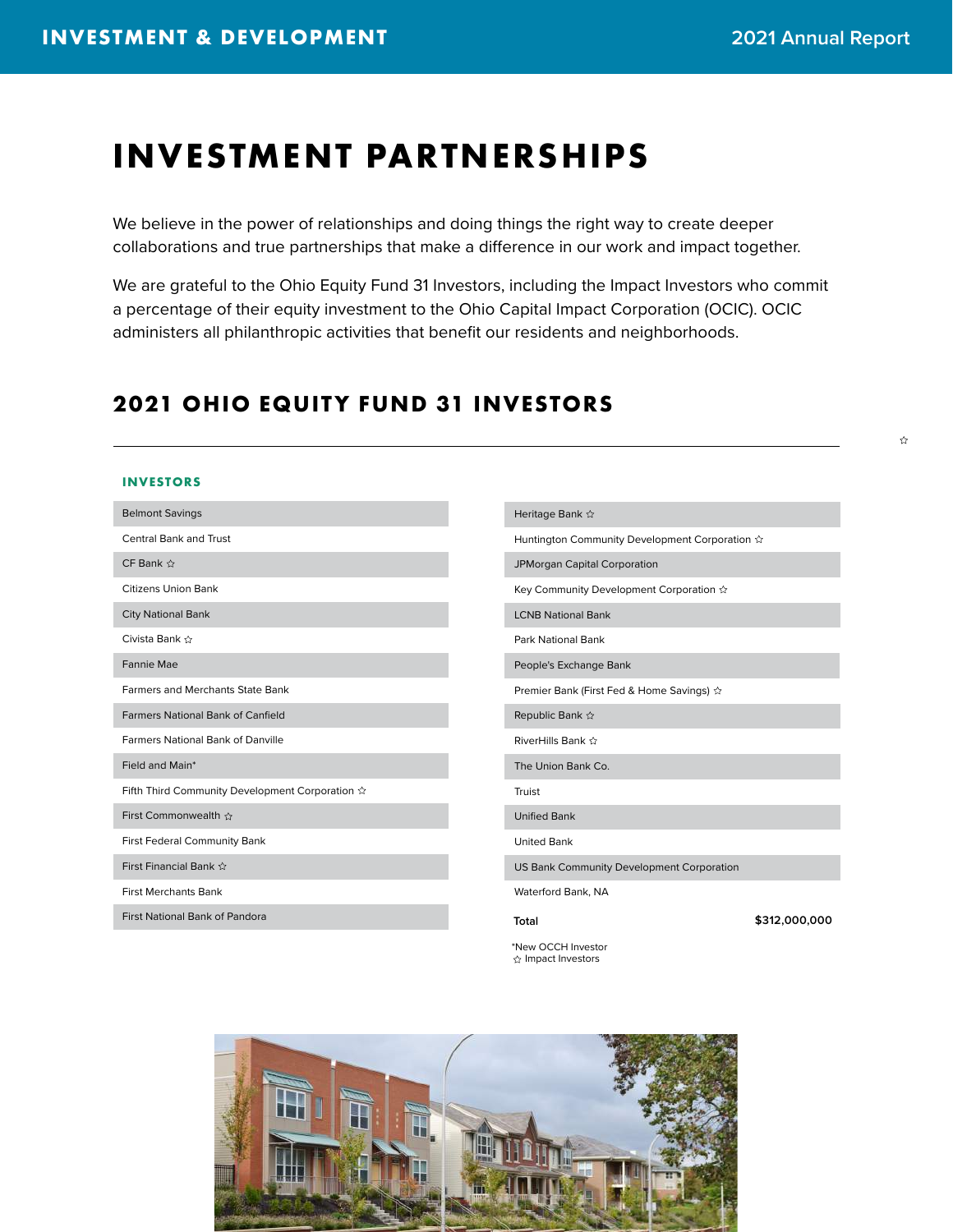# **CELEBRATING \$1 BILLION INVESTMENT MILESTONE**

J.P. Morgan has become OCCH's largest investor, committing more than \$1 billion throughout 30 multi-investor funds. OCCH is pleased to commemorate this financial milestone by recognizing the economic and social impact that J.P. Morgan has had in countless communities throughout our footprint.

J.P. Morgan and OCCH have partnered on these investments for more than fifteen years. Our partnership has resulted in 682 developments:



# **75,000+**

Residents Served

J.P. Morgan's investment has helped create developments in nearly every county in Ohio, 45 Kentucky counties, 10 West Virginia counties, three counties in Indiana and two counties in both Pennsylvania and Tennessee.

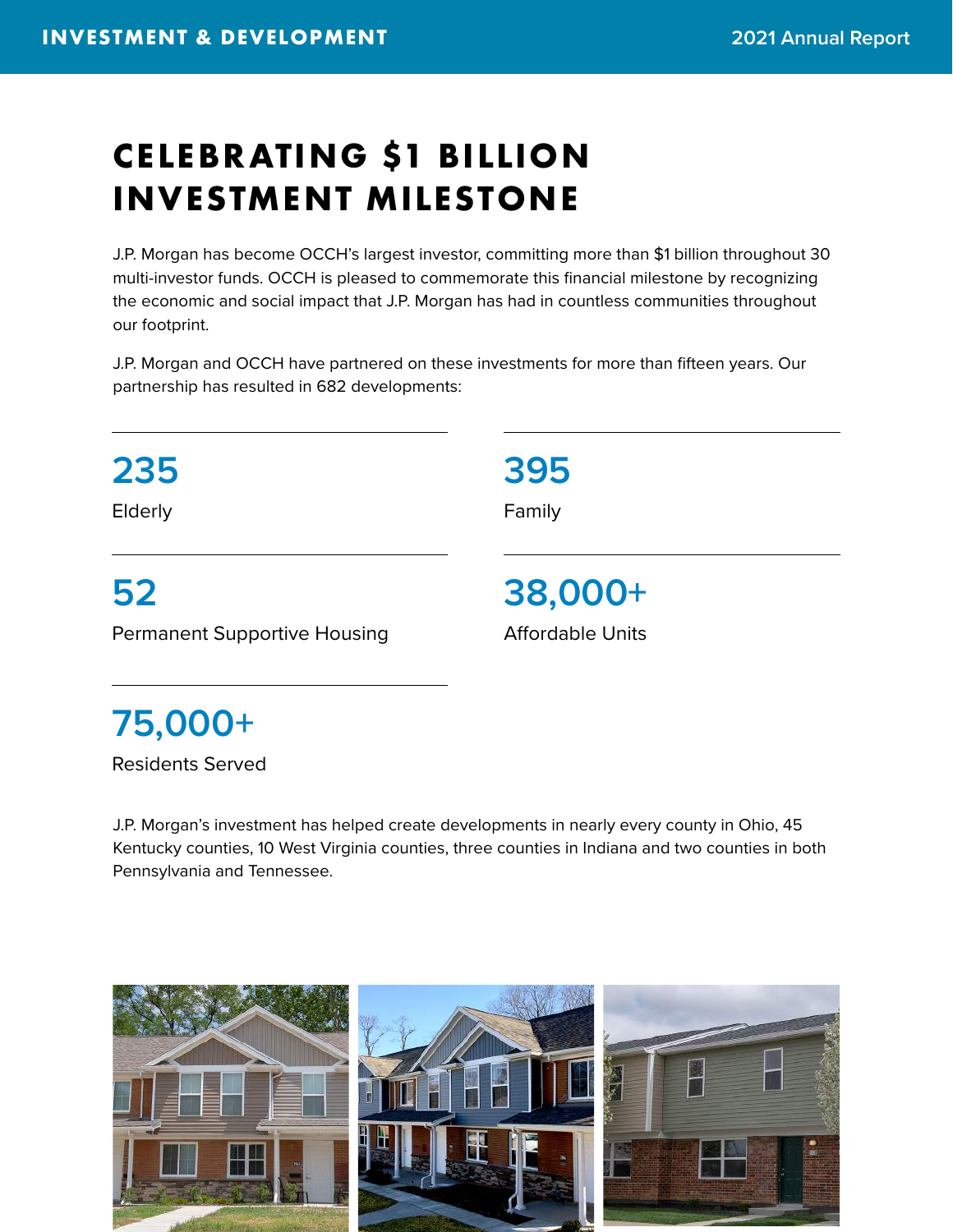### **FEATURED PROJECT**

### **Dayton Arcade**

### **Adaptive Reuse Family Community, Phase Two of the Transformative Dayton Arcade | Dayton, Ohio**

The Dayton Arcade is a mixed-use development that involved the adaptive reuse of the historic Dayton Arcade, considered one of the city's most iconic landmarks built in phases between 1902 and 1916. In recent years, however, the Arcade had fallen into decay and had become a blight upon the city. The historic redevelopment not only preserved the historic building, but it provided much-needed affordable housing and commercial options within downtown Dayton.

The Dayton Arcade was redeveloped in two-phases, comprised of commercial redevelopment and residential redevelopment. The first phase consisted of approximately 207,000 square feet of retail, office, and event space. The second phase, and the residential component of the Dayton Arcade, was developed by McCormack Baron Salazar in partnership with the Model Group. The Dayton Arcade features 110 one-, two-, and three-bedroom units with accessible and universal design features, energy efficient features, and a comprehensive list of modern unit amenities. Additional amenities include a multi-purpose room for resident events, a fitness room, and a workforce training room. Of the 110 units, 103 are rent and income restricted to households earning up to 50% and 60% of the Area Median Income (AMI). The remaining 7 units are not rent, or income restricted, and are market rate.

The Dayton Arcade was financed with a mix of low-income housing tax credits (LIHTCs), new markets tax credits (NMTCs), and federal and state historic tax credits (HTCs) to make the rehabilitation possible. Funding for the residential units of the Dayton Arcade included the following:

• \$21.3 million 9% LIHTC equity provided by Fifth Third Community Development Corporation investment and syndicated by Ohio Capital Corporation for Housing.

• \$6 million Federal HTC equity investment syndicated by Ohio Capital Corporation for Housing with Fifth Third





Community Development Corporation as the end investor.

- RBC Tax Credit Equity.
- Nationwide \$2.9 million state HTC equity.
- The city of Dayton \$2.5 million loan.
- \$2.3 million in deferred developer fees and construction profits.
- \$1.4 million permanent first mortgage by Ohio Capital Finance Corporation.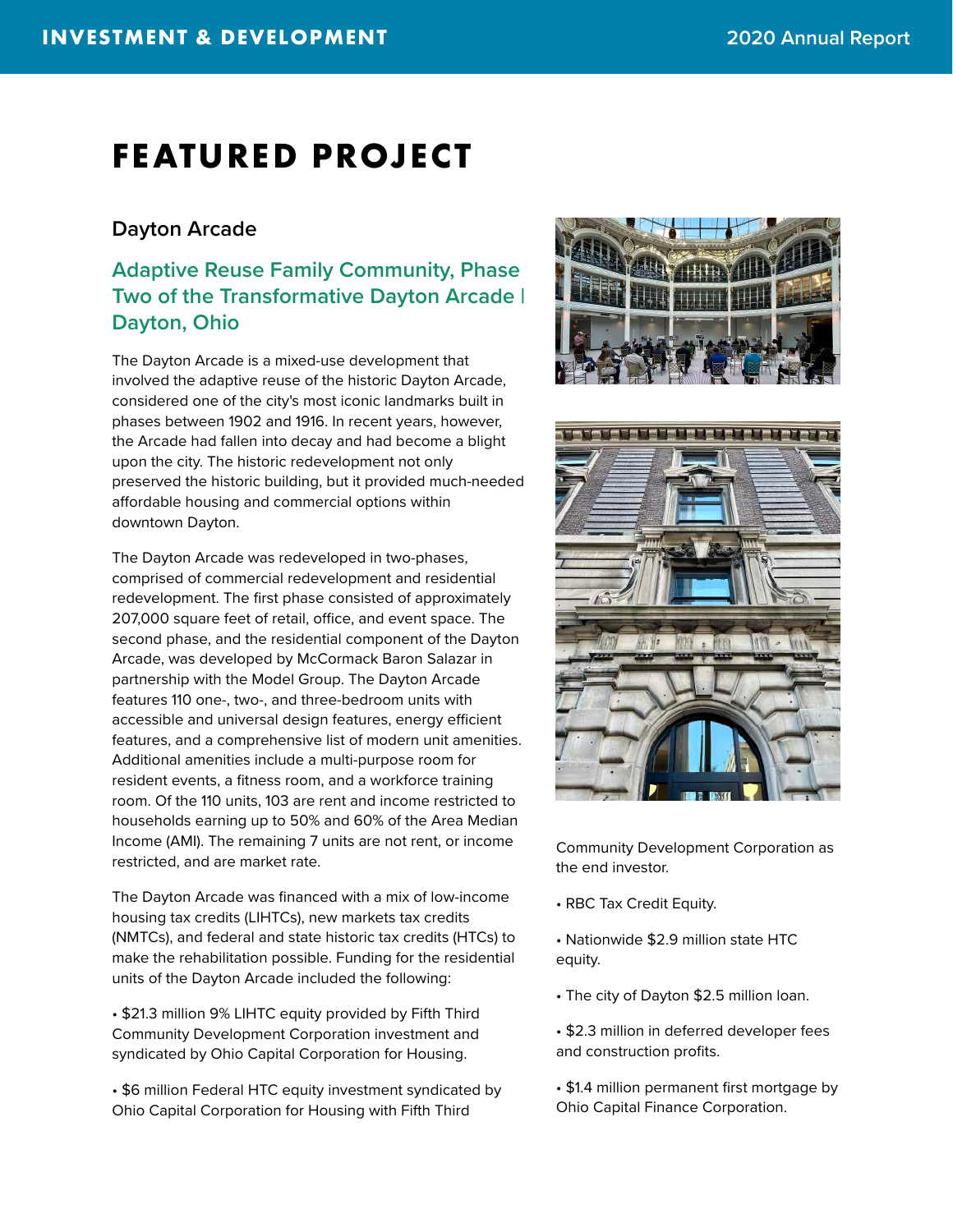### **FEATURED PROJECT**

### **Kenlawn Place Homes**

### **Multifamily and Scattered Site Single-Family Homes | North Linden, Columbus, Ohio**

In 2021, Homeport celebrated the grand opening of Kenlawn Place Homes. Established in 1987, Homeport is dedicated to providing greater security, opportunity and dignity for low-income individuals and families. Homeport is the largest locally focused nonprofit producer of affordable housing and related services in the central Ohio area.

Kenlawn Place Homes is a 50-unit multifamily housing development consisting of 45 multifamily apartment units and five single family homes. The apartment building features 17 one-bedroom units and 28 two-bedroom units, as well as a community room with kitchenette for resident use. The building also boasts a fitness center, community room and lounge area. The 3-bedroom single family homes are located on scattered sites near the apartment building.

Kenlawn Place Homes is located in the North Linden neighborhood of Columbus, Ohio and represents a strategic step in the revitalization of the Cleveland Avenue corridor. As part of the Homeport community of affordable residential opportunities, residents will have access to a variety of supportive services to ensure stability and growth.

Homeport is especially grateful for the support of New Salem Missionary Baptist Church and the North Linden Area Commission. Both partners played key roles in the design and development of Kenlawn Place.







Financing for Kenlawn Place Homes involved a construction loan from Chase Bank, City of Columbus HOME funds, bridge financing from the Affordable Housing Trust for Columbus & Franklin County, Housing Finance Agency HDAP, NeighborWorks funds, deferred developer fees and equity from the Ohio Equity Fund 30.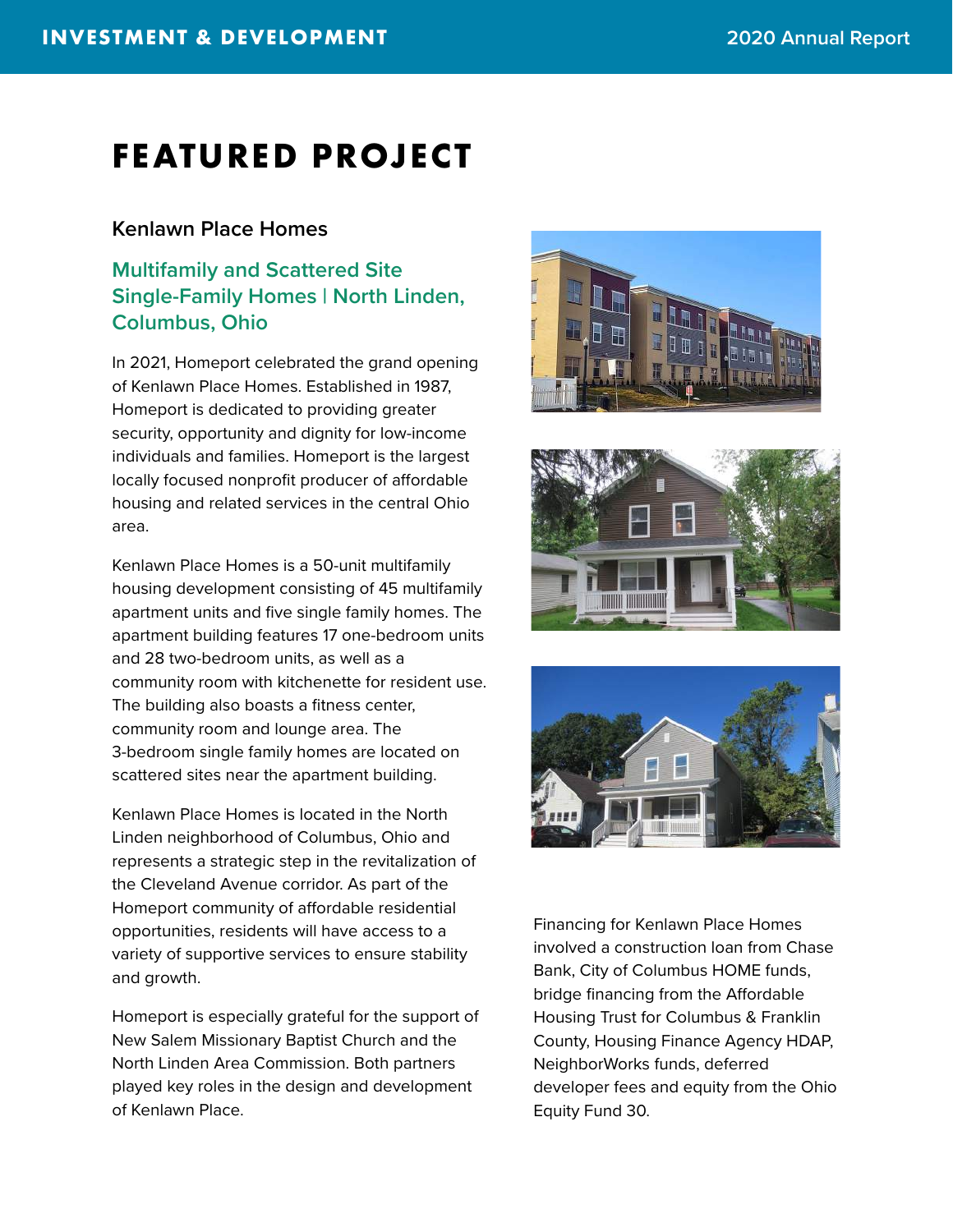### **OHIO CAPITAL FINANCE CORPORATION**

#### **Perseverance through COVID: OCFC forged ahead**

2021 provided challenges and rewards for the Ohio Capital Finance Corporation (OCFC). The pandemic enabled OCFC to respond to new needs while maintaining its mission of providing responsive and flexible lending products. In 2021, OCFC lent over \$80M in capital to create and preserve over 3,100 units of affordable housing located in 35 communities. Notable activities for OCFC included:

- 2 CDFI Awards totaling over \$2,400,00
- The creation of the Digital Inclusion Loan; thanks in part to the creative thinking and funding support from CareSource
- The expansion of the Cincinnati Neighborhood Transformation Fund to \$6M of capital for lending
- The implementation of the Linden Healthy Homes Fund, solely capitalized by four nonprofit organizations: Center for Community Investment, CareSource, Robert Wood Johnson Foundation, and OCFC
- The completion of the OH3C Collaborative, culminating in a video highlighting OCFC's transformative financing dedicated to Columbus's Southside Neighborhood

#### **Community Development Financial Institution Funding Awards**

OCFC was awarded 2 awards from the CDFI Fund to further its mission of lending for affordable housing in Ohio.

#### **Financial Assistance Award – \$625,000**

 OCFC will use this award to expand its lending platform to all phases of the development process: pre-development, acquisition, construction, equity bridge loan, and mini-perm loans. OCFC will achieve this by leveraging an additional \$10M in private capital to serve communities suffering from persistent poverty with much needed affordable housing.

#### **Rapid Response Program Award – \$1,826,000**

The U.S. Treasury's CDFI Rapid Response Program (CDFI RRP) provided the necessary resources for CDFI's to respond to the economic challenges created by the COVID-19 pandemic, particularly in underserved communities. OCFC quickly deployed this capital to support the development of 50 units of affordable housing for families in Columbus' Linden Neighborhood.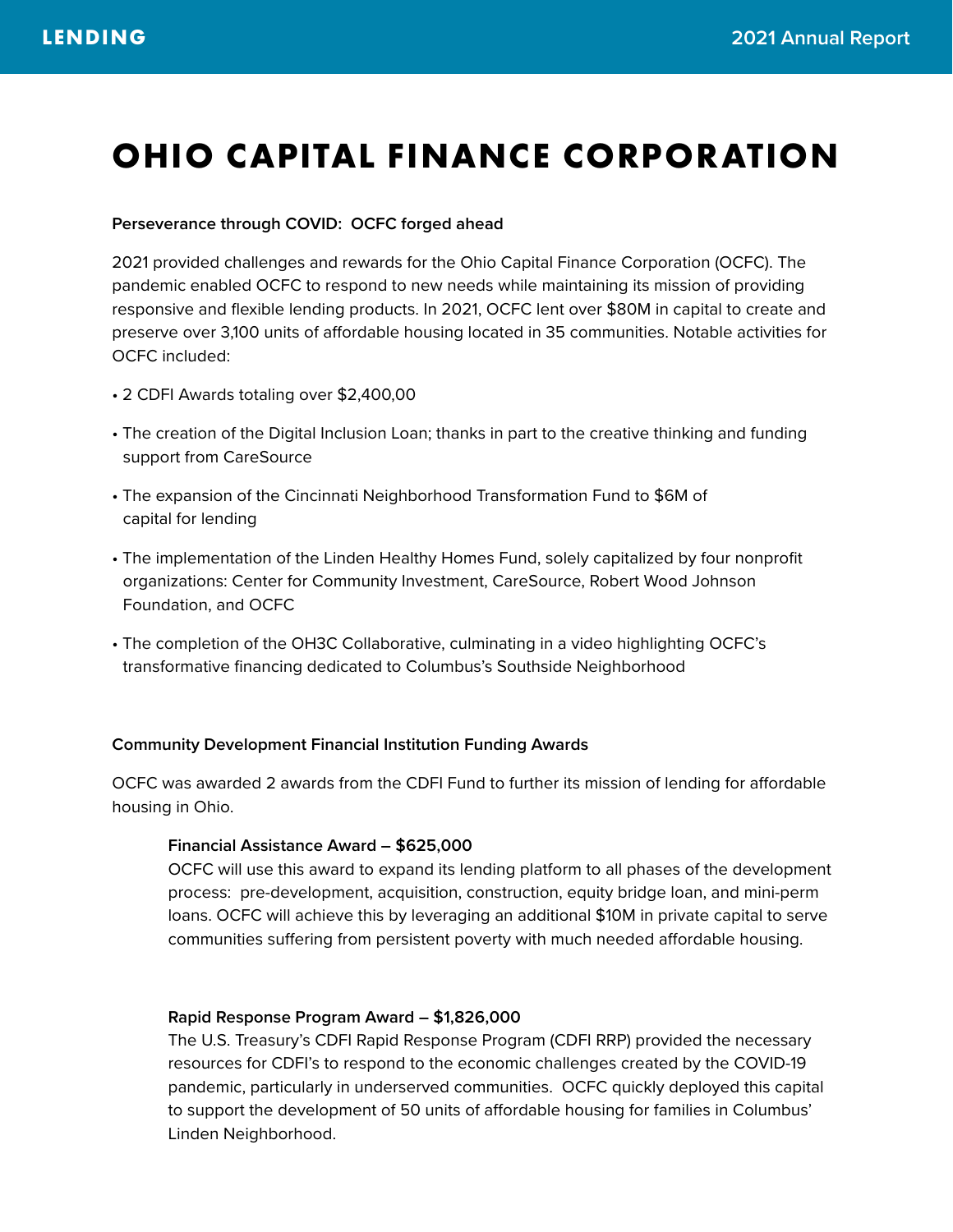#### **Digital inclusion – CareSource and Appalachia**

In 2021, OCFC forged a new partnership with CareSource, to meet the digital divide head on. The pandemic created new stresses for those without access to the internet. With \$5M of below-market capital provided by CareSource, OCFC created the Digital Inclusion Loan program. This product allowed affordable housing developers located in Ohio's Appalachia region, to generate additional tax credit equity to fund free Wi-Fi services, purchase equipment, and provide training to their residents. Thanks to the creativity and forward-thinking of CareSource to engage in this 5-year partnership; OCFC, anticipates that over 300 families will now have access to the internet.



#### **Linden Healthy Homes and Community Engagement with 614 for Linden**

The 614 for Linden collaborative is comprehensively investing in the North and South Linden to create an equitable, opportunity-rich neighborhood for Linden's existing residents. To meet the 614 for Linden's goal to develop and preserve affordable housing, OCFC and Healthy Neighborhoods Healthy Families the affordable housing affiliate of Nationwide Children's Hospital's closed on the Linden Healthy Homes Fund, a \$4M effort to build and rehabilitate affordable, high-quality rental housing for the people of South Linden. This fund is the first of its kind being funded solely by nonprofit organizations. The fund will focus on building 17 new affordable rental housing units and rehabilitating three others. Construction is underway and all 20 units are projected to be completed in 2022.

#### **Lending during COVID**

With funding support from JPMorgan Chase, the OH3C was created and brought together 4 of Ohio's most active community development financial institutions (CDFIs) to deploy targeted capital in 9 neighborhoods within the state's 3Cs (Cincinnati, Columbus, and Cleveland). OCFC's membership in the OH3C was focused on creating affordable housing and spurring community development on Columbus' South Side.

OCFC supported the South Side's continued revitalization by helping fund the development of senior affordable housing and creating the \$20M Southside Renaissance Fund. OCFC also expanded its reach to a neighboring South Side community, the Near East Side, by supporting a mixed-use development and a local restaurant social enterprise's expansion to a brick-and-mortar location.

In total, OCFC provided over \$20.5 million in loans to support 4 projects: 2 on the South Side with 144 affordable housing units for households with incomes below 80% AMI and 2 commercial projects on the Near East Side. These projects had total development costs of over \$44.5 million. One of its projects, What the Waffle, was awarded the "Emerging Social Enterprise of the Year" at Central Ohio's Aspire 2021 Award Ceremony, a celebration of the local social enterprise community.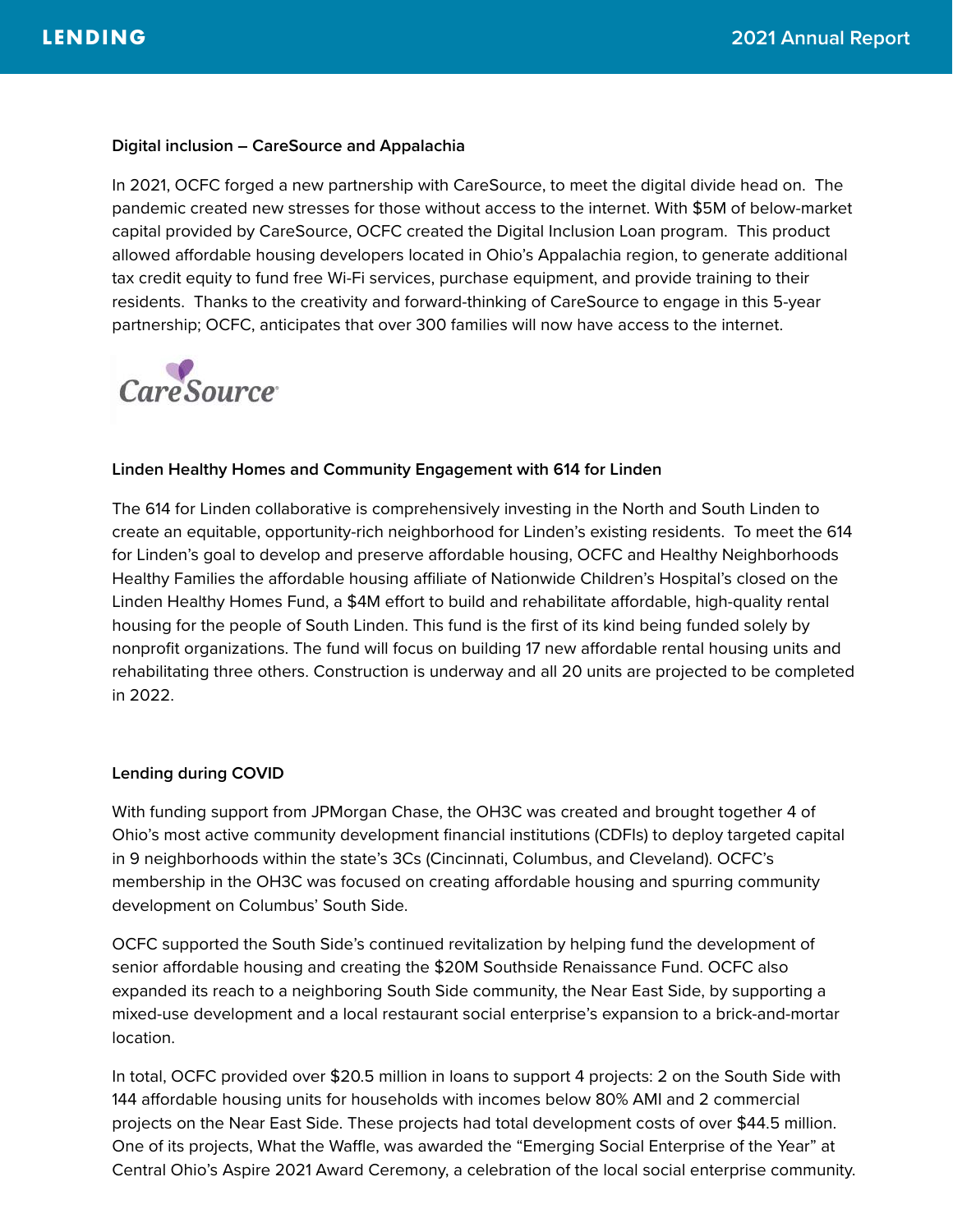#### **Restructure and Expansion of Cincinnati Neighborhood Transformation Fund**

OCFC created the Cincinnati Neighborhood Transformation Fund ("CNTF") to provide capital for projects located within the Cincinnati MSA. Providing flexible capital for the strategic acquisition of real estate is not just a component of the affordable housing development, but an economic development driver for the community by providing goods and services, creating jobs, and promoting entrepreneurship. In 2021, the CNTF funders agreed to increase and extend the CNTF Fund for another three years to assist in further transforming underserved neighborhoods in Cincinnati. OCFC wishes to acknowledge its partnership with the CNTF Funders for making this fund possible: PNC Community Development Co., First Financial Bank, Fifth-Third Bank, RiverHills Bank, and Heritage Bank.

Since its inception in 2018, OCFC's CNTF has revolved 100% of the capital to assist in the creation of 244,095 square feet of commercial and retail space, 779 residential units, of which 352 were affordable housing units.

OCFC is a Community Development Financial Institution (CDFI) Entity, as certified by the United States Department of the Treasury.



Member of:



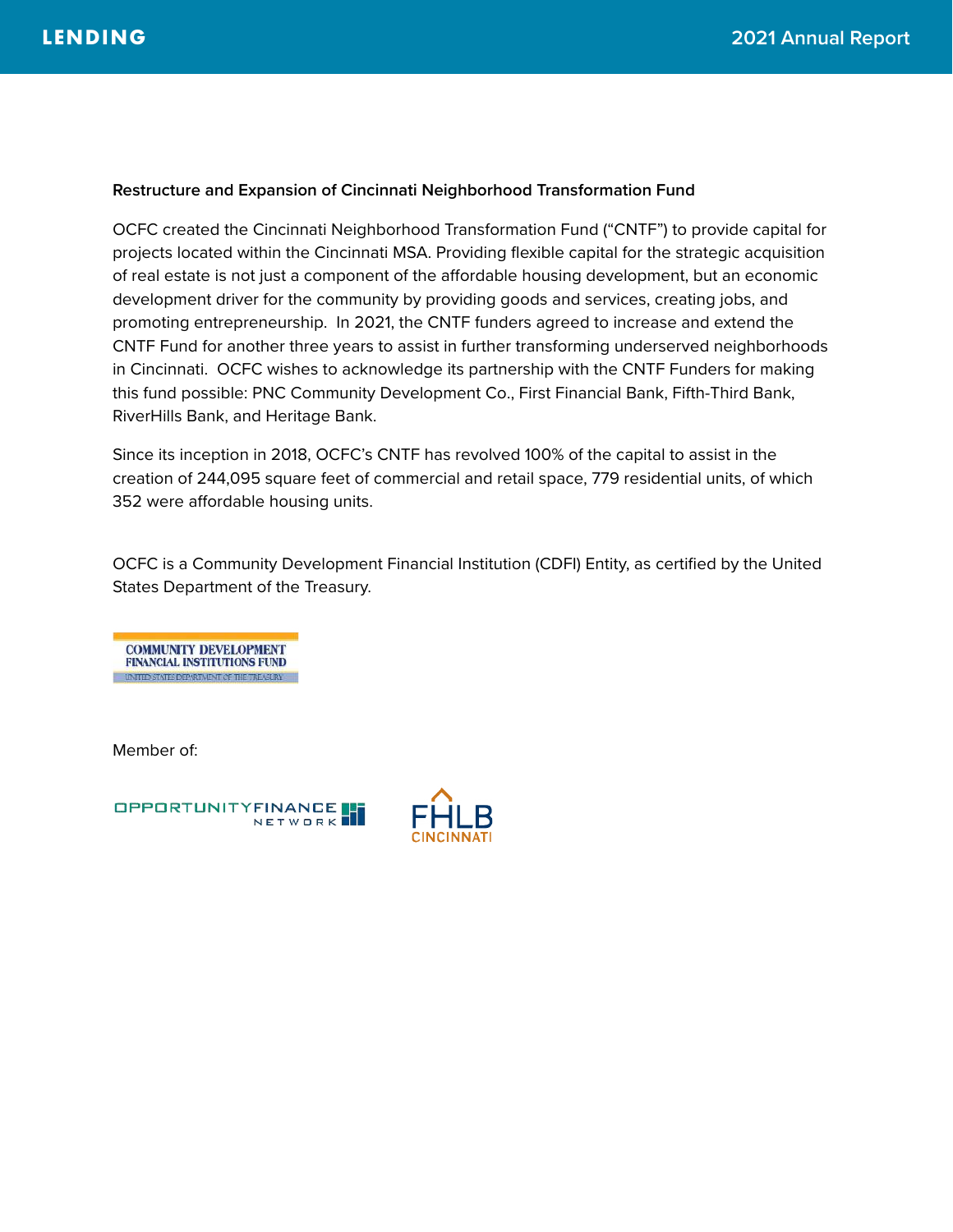### **ACCOMPLISHMENTS 2002-2021**

### **36,000**

Units financed (32% of which were preservation)

### **761**

Loans closed

# **\$750,000,000 73**

Total loan production

Ohio counties (83%) in which loans have been made

### **2021 LOAN PRODUCTION DISTRIBUTION**

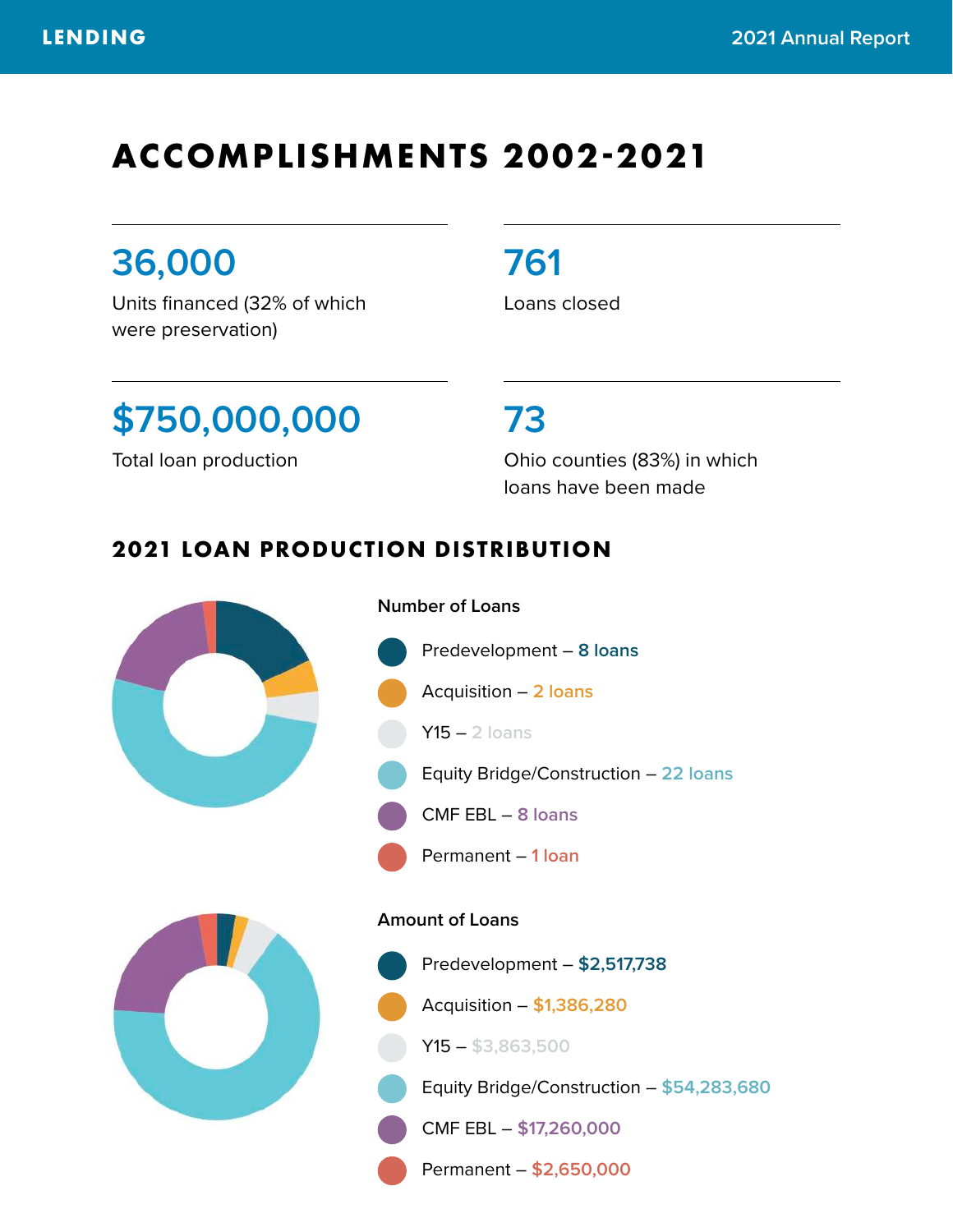# **REVITALIZING NEIGHBORHOODS, IMPACTING LIVES**

### **CPO Management | www.cpoms.org**

Community Properties of Ohio Management Services (CPO Management) serves as the property management affiliate of Ohio Capital Corporation for Housing and manages a variety of affordable housing communities. Using the Housing-First model, CPO leverages affordable housing as a platform from which individuals and families can build stability and thrive. Through CPO Impact, our 501(c)(3) affiliate, we go beyond traditional property management to provide innovative programs that promote goal achievement and self-sufficiency for our residents. We currently manage over 2,500 units including our original CPO portfolio (982 units), as well as properties developed and owned by valued OCCH partners such as Homeport, Columbus Metropolitan Housing Authority, Connect Realty, YWCA/YMCA, Community Development for All People, Franklinton Development Corporation, Homes on the Hill and Volunteers of America.

### **CPO MANAGED HOUSING PORTFOLIO**



### **CPO IMPACT FUNDING SOURCES**

Eliminate the Elements®

Ohio Capital Impact Corporation

CPO Initiative Partnerships

CPO Management Reserves

Franklin County Board of Commissioners

Other grants & donors

#### **Resident Services Objectives:**

- Stable Housing
- Resident Growth
- Safe Neighborhoods
- Successful Children
- Community Learning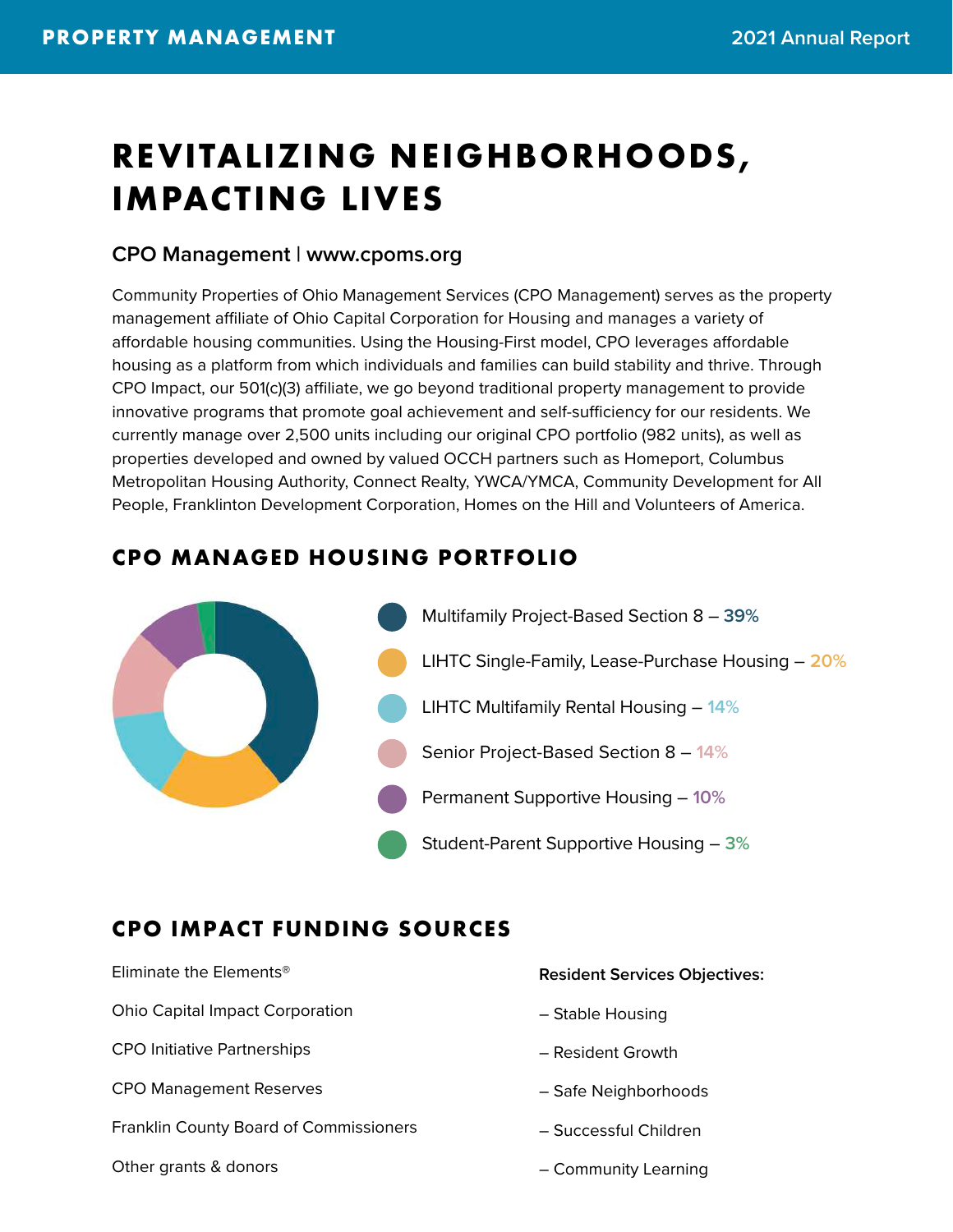### **IGNITING BRIGHT FUTURES**

### **CPO Impact | www.cpoimpact.org**

Children and youth make up 53% of our CPO portfolio population, including those from Columbus Scholar House for Student Parents. The greatest opportunity for impact is helping CPO children prepare for success. Strategies include home-based kindergarten readiness interventions, linkage to quality child care and summer camp, and community supports at Weinland Park Elementary School.

**Sponsors:** The Columbus Foundation, Ohio Capital Impact Corporation (OCIC), United Way of Central Ohio, American Family Insurance Foundation and Siemer Family Foundation

### **134**

CPO children received free school supplies at our back-to-school event

Residents of Columbus Scholar House received college degrees (2012-2021)

### **52**

Children attended OCIC-sponsored summer camps

### **35 2,673**

Engagements provided by Resident Services team

### **CPO CHILDREN AND YOUTH AGES**

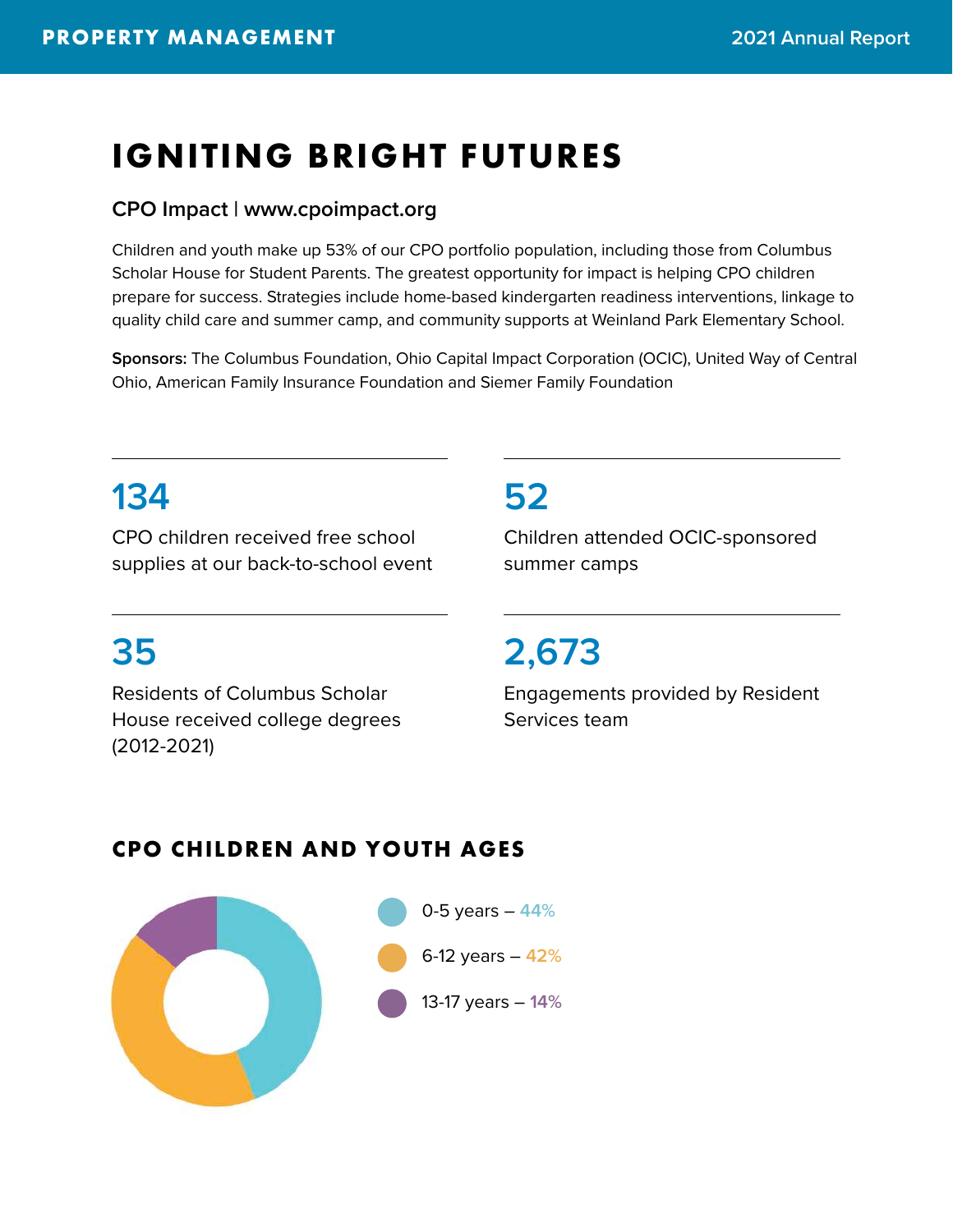## **IMPACT THROUGH VISION**

OCCH created the Ohio Capital Impact Corporation (OCIC) because we envision a world with stable, affordable housing where the residents we serve feel supported and empowered to grow and thrive.

Ten years later, OCIC continues to fulfill this vision through philanthropic grants to our partners. Many partner programs are designed to address resident needs and provide positive advancement opportunities in our affordable housing communities.

### **Over \$1.8M Over \$31M**

Granted to partners in 2021:

- After-school and summer activities
- Computers and internet access
- Scholarships
- Resident workforce trainings
- Senior wellness and engagement programs

- Raised since 2012
- With >\$13M raised from Impact Investors

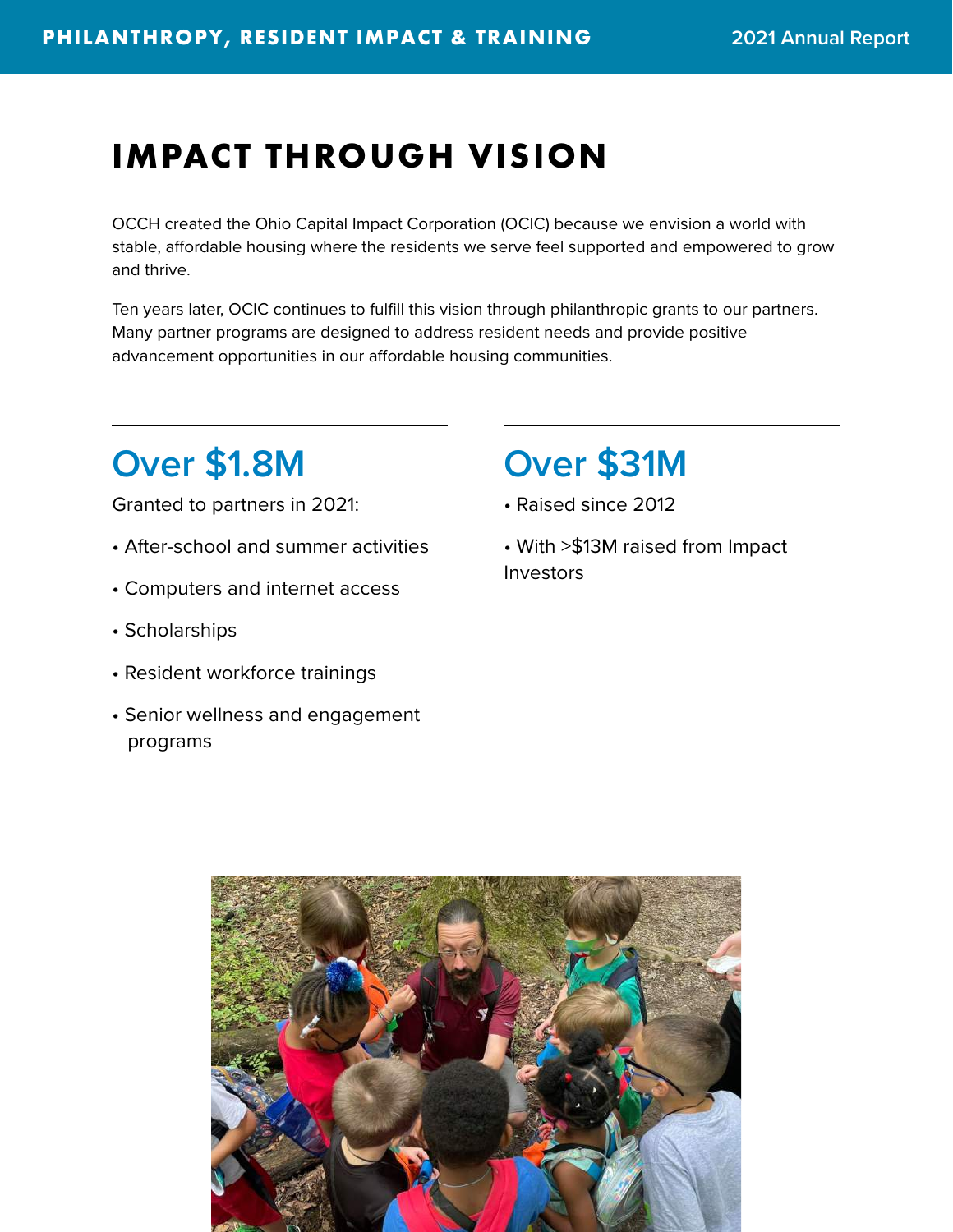### **PARTNER SUPPORTS**

Partnerships are the key to creating strong, vibrant communities, which helps push our mission forward. OCIC also provides partners with unrestricted funds to help them better fulfill their missions and provide lasting solutions to serve communities. These are just a few ways OCCH has supported partners over the year.



#### **Driven Foundation**

Driven Foundation Backpack Giveback stuffed and delivered 400+ backpacks, and wellness packages and meals, filled with supplies, as well as wellness packages and BBQ meals, to Central Ohio students!



### **Greater Columbus Community Helping Hands** GCCHH provided 40 students in Columbus City Schools with

laptops in advance of starting their college careers in the fall with the help of OCCH.



#### **The Manse Apartments**

Before The Manse in Cincinnati celebrated its opening this fall, young fellows (aged 16-20) with ArtWorks helped create a beautiful mural for the property envisioned by artist Cedric Michael Cox.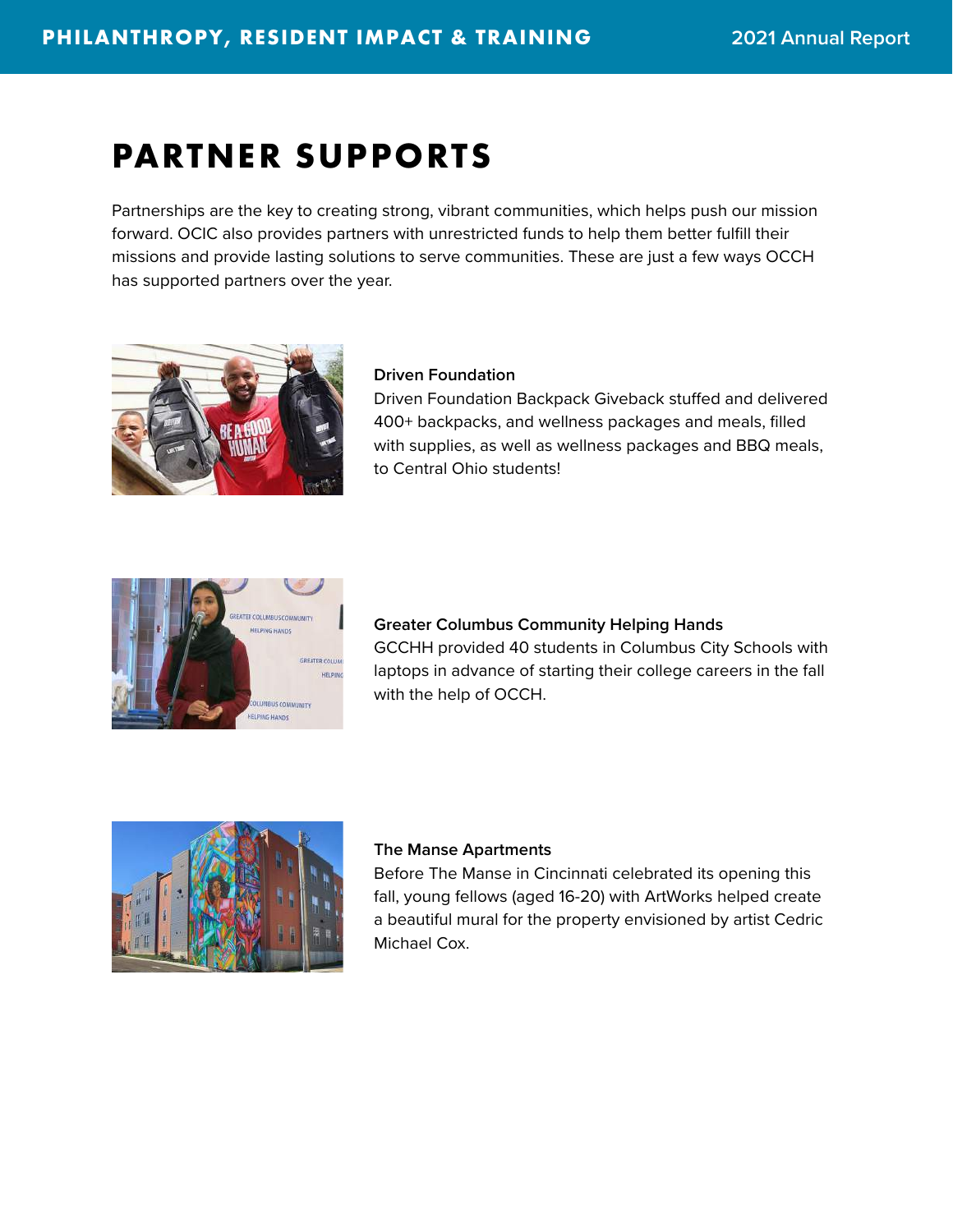

#### **Ziegler Pool Party**

POAH and Over-the-Rhine Community Housing residents received lunch, educational supplies, and free pool passes to Ziegler Pool, which also gave children in the household access to the pool's summer camp programs. Zeigler Pool partners were 3CDC, POAH, OTRCH, The Model Group, and Fifth Third CDC.



#### **OCDCA Annual Conference**

OCDCA hosted their annual conference, which highlighted innovative community development strategies in unique neighborhoods throughout Ohio.



#### **Community Shelter Board**

Community Shelter Board's signature fundraising event, Under One Roof, inspires ideas to fight homelessness and ignites change in our community so that everyone has a place to call home.